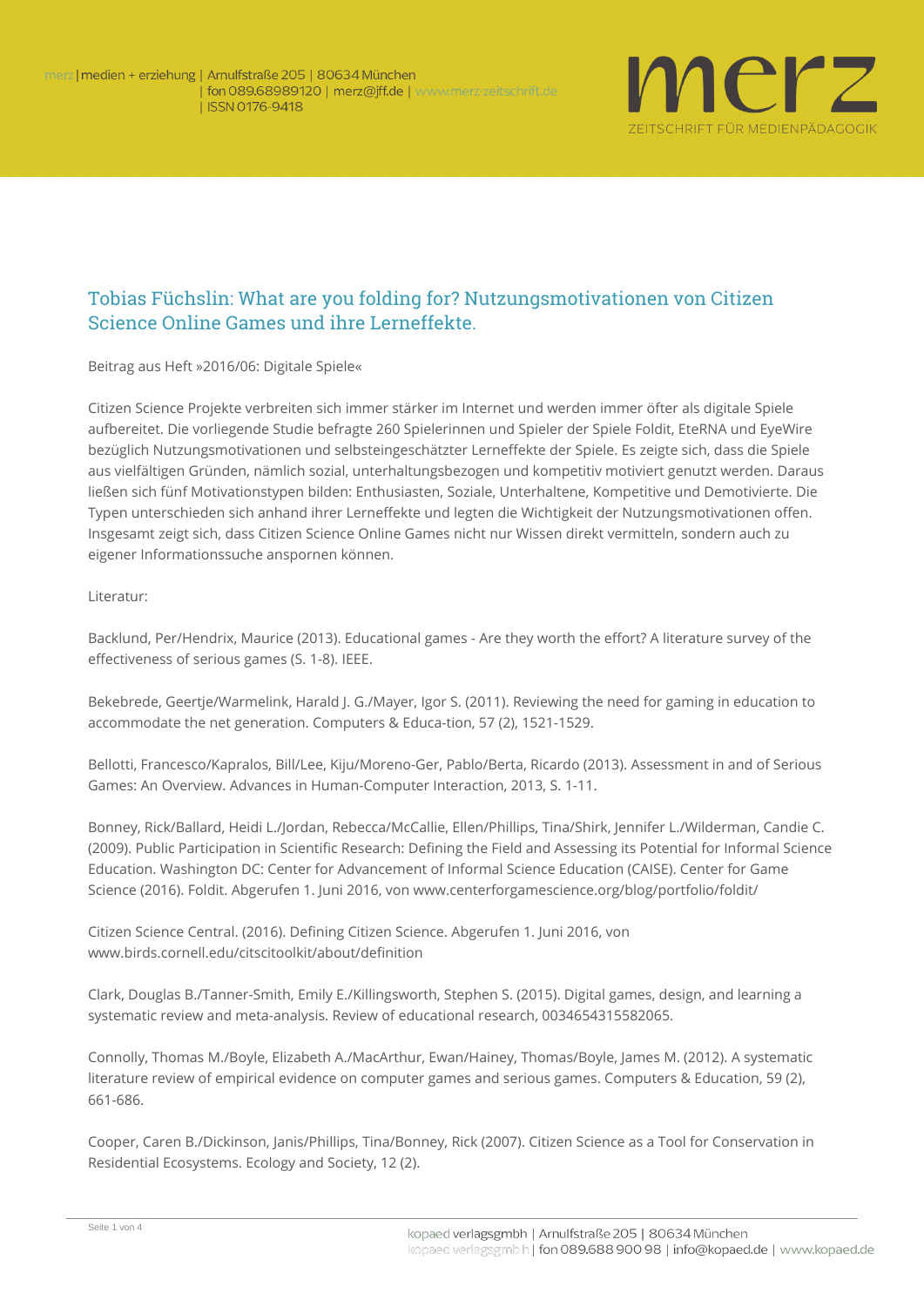

Cooper, Seth (2011). A framework for scientific discovery through video games. University of Washington. <http://gradworks.umi.com/35/01/3501867.html>

Dohmen, Günther (2001). Das informelle Lernen. Die internationale Erschließung einer bisher vernachlässigten Grundform menschlichen Lernens für das lebenslange Lernen aller. Bundesministerium für Bildung und Forschung, BMBF.

EteRNA (2016). Abgerufen 1. Juni 2016, von [www.eterna.cmu.edu/web/about/](http://www.eterna.cmu.edu/web/about/)

EyeWire (2016). Abgerufen 1. Juni 2016, von [www.blog.eyewire.org/about/](http://www.blog.eyewire.org/about/)

Gee, James P. (2003). What video games have to teach us about learning and literacy. Computers in Entertainment (CIE), 1 (1), S. 20-20.

Giessen, Hans W. (2015). Serious Games Effects: An Overview. Procedia – Social and Behavioral Sciences, 174, S. 2240-2244.

Girard, Coarlie/Ecalle, Jean/Magnan, Annie (2013). Serious games as new educational tools: how effective are they? A meta-analysis of recent studies: Serious games as educational tools. Journal of Computer Assisted Learning, 29 (3), S. 207-219.

Hainey, Thomas/Connolly, Thomas M./Stansfield, Mark/Boyle, Elizabeth A. (2011). Evaluation of a game to teach requirements collection and analysis in software engineering at tertiary education level. Computers & Education, 56 (1), S. 21-35.

Haywood, Benjamin K./Besley, John C. (2014). Education, outreach, and inclusive engagement: Towards integrated indicators of successful program outcomes in participatory science. Public Understanding of Science, 23 (1), S. 92-106.

Hoblitz, Anna (2014). Educational Games an der Schnittstelle zwischen informellem und formellem Lernen. merz, 58 (6), S. 18-27.

Holzkamp, Klaus (1993). Lernen: Subjektwissenschaftliche Grundlegung. Campus Verlag.

Hwang, Gwo-Jen/Wu, Po-Han (2012). Advancements and trends in digital game-based learning research: a review of publications in selected journals from 2001 to 2010: Colloquium. British Journal of Educational Technology, 43 (1), E6-E10.

Iacovides, Ioanna/Jennett, Charlene/Cornish-Trestrail, Cassandra/Cox, Anna L. (2013). Do Games Attract or Sustain Engagement in Citizen Science?: A Study of Volunteer Motivations. In CHI '13 Extended Abstracts on Human Factors in Computing Systems (S. 1101-1106).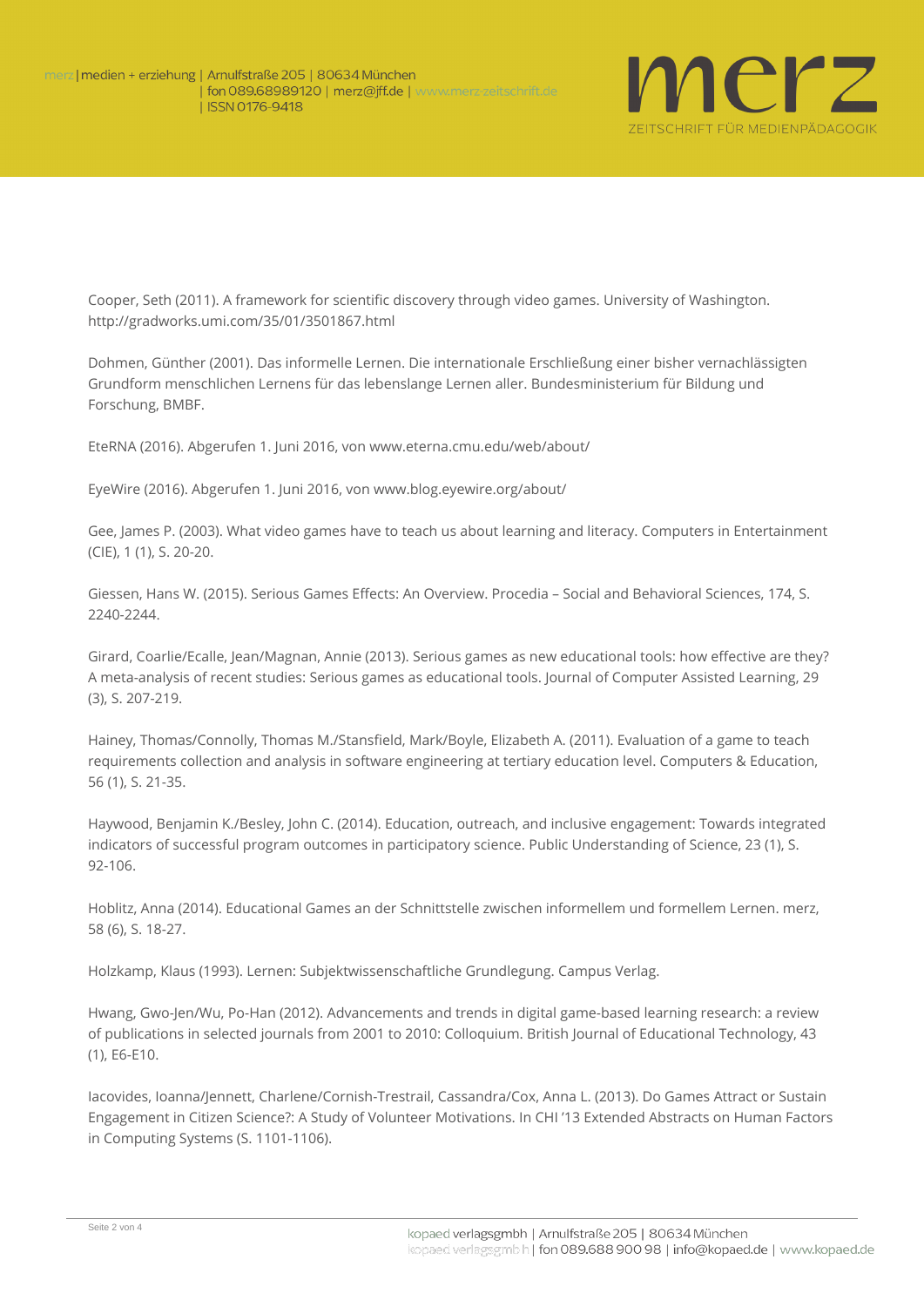

Jennett, Charlene/Kloetzer, Laure/Schneider, Daniel/Iacovides, Ioanna/Cox, Anna L./Gold, Margaret/Fuchs, Brian/Eveleigh, Alexandra/Mathieu, Kathleen/Ajani, Zoya/Talsi, Yasmin (2016). Motivations, learning and creativity in online citizen science. JCOM 15 (03), A05.Ke, Fengfeng (2009). A qualitative meta-analysis of computer games as learning tools. Handbook of research on effec-tive electronic gaming in education, 1, S. 1-32.

Khatib, Firas/DiMaio, Frank/Contenders Group/Foldit Void Crushers Group/Cooper, Seth/Kazmierczyk, Maciej/Baker, David (2011). Crystal structure of a monomeric retroviral protease solved by protein folding game players. Nature Structural & Molecular Biology, 18 (10), S. 1175-1177.

Kruger, Justin/David Dunning (1999). Unskilled and Unaware of it: How Difficulties in Recognizing One's Own Incompetence Lead to Inflated Self-assessments. Journal of Personality and Social Psychology 77 (6), S. 1121-1134.

Marsh, Tim (2011). Serious games continuum: Between games for purpose and experiential environments for purpose. Entertainment Computing, 2 (2), S. 61-68.

Masters, Karen/Oh, Eun Y./Cox, Joe/Simmons, Brooke/Lintott, Chris/Graham, Gary/Greenhill, Anita/Holmes, Kate (2016). Science learning via participation in online citizen science. JCOM 15 (03), A07.

Nov, Oded/Arazy, Ofer/Anderson, David (2014). Scientists@Home: What Drives the Quantity and Quality of Online Citizen Science Participation? PLoS ONE, 9 (4), e90375.

Perrotta, Carlo/Featherstone, Gill/Aston, Helen/Houghton, Emily (2013). Game-based learning: Latest evidence and future directions. NFER Slough.

Planet Hunters Blog (2016). New Candidates from K2 from Planet Hunters and Their Nearest Neighbors. [www.blog.planethunters.org/2016/05/23/new-candidates-from-k2-from-planet-hunters-and-their-nearest](http://www.blog.planethunters.org/2016/05/23/new-candidates-from-k2-from-planet-hunters-and-their-nearest-neighbors/)[neighbors/](http://www.blog.planethunters.org/2016/05/23/new-candidates-from-k2-from-planet-hunters-and-their-nearest-neighbors/)

Prensky, Marc (2001). Digital natives, digital immigrants Part 1. On the horizon, 9 (5), S. 1-6.

Raddick, M. Jordan/Bracey, Georgia/Gay, Pamela L./Lintott, Chris J./Murray, Phil/Schawinski, Kevin/Vandenberg, Jan (2010). Galaxy Zoo: Exploring the Motivations of Citizen Science Volunteers. Astronomy Education Review, 9 (1).Shell, Jesse (2008). The Art of Game Design: A Book of Lenses. Morgan Kaufmann.

Silva, Cânadia G./Monteiro, António Jose/Manahl, Caroline/Lostal, Eduardo/Holocher-Ertl, Teresa/Andrade, Nazareno/Brasileiro, Francisco/ Mota, Paolo Gama/Sanz, FermÍn Serrano/ Carrodeguas, Jos A./Brito, Rui M. M. (2016). 'Cell Spotting: educational and motivational outcomes of cell biology citizen science project in the classroom'. JCOM 15 (01), A02.

Silvertown, Jonathan (2009). A new dawn for citizen science. Trends in ecology & evolution, 24 (9), S. 467-471.

Sitzmann, Traci (2011). A meta-analytic examination of the instructional effectiveness of computer-based